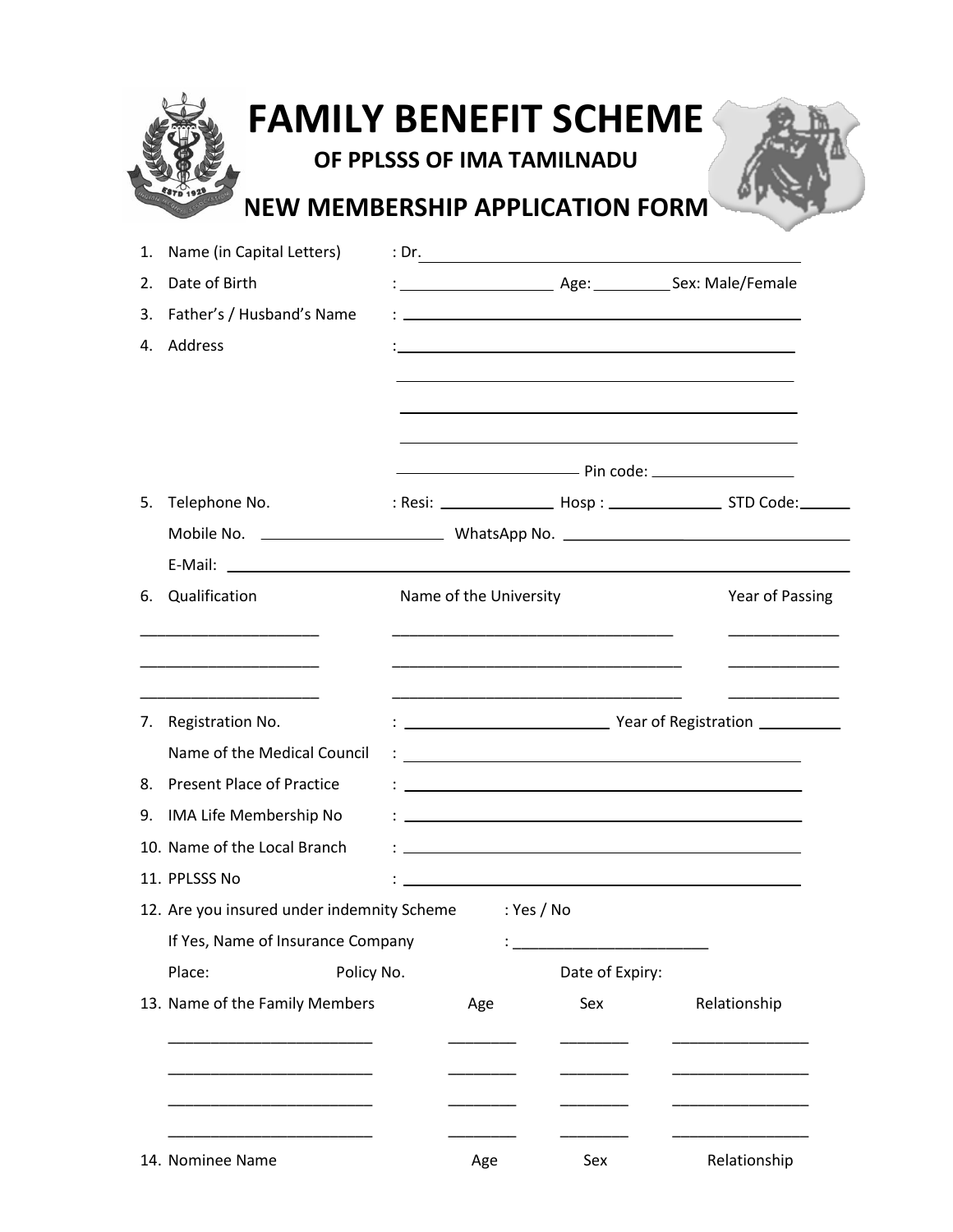| 15. Payment Details:                                                                                                                                                                                                                                                                                                                                                                            |                                       |                                |                                                                                                           |  |  |  |  |  |  |  |
|-------------------------------------------------------------------------------------------------------------------------------------------------------------------------------------------------------------------------------------------------------------------------------------------------------------------------------------------------------------------------------------------------|---------------------------------------|--------------------------------|-----------------------------------------------------------------------------------------------------------|--|--|--|--|--|--|--|
|                                                                                                                                                                                                                                                                                                                                                                                                 |                                       |                                |                                                                                                           |  |  |  |  |  |  |  |
|                                                                                                                                                                                                                                                                                                                                                                                                 |                                       |                                |                                                                                                           |  |  |  |  |  |  |  |
| Payment options DD<br>DD should be taken in the name of "FBS of PPLSSS of IMA TN" Payable at Omalur or Salem<br>Send the filled up application along with payment information to<br>Dr. P. Manivannan, M.B.B.S, D.ORTHO., Hony.Secretary, PPLSSS of IMA TNSB.<br>Sri Sugam Hospital (1st Floor), 149- E1, Bazaar Street, Omalur (PO), (TK), Salem - 636 455.<br>Mob:9487272627, Ph:04290-290455 |                                       |                                |                                                                                                           |  |  |  |  |  |  |  |
|                                                                                                                                                                                                                                                                                                                                                                                                 |                                       |                                |                                                                                                           |  |  |  |  |  |  |  |
|                                                                                                                                                                                                                                                                                                                                                                                                 |                                       |                                | Date of commencement of membership will be from the date of receipt of DD at the principal office.        |  |  |  |  |  |  |  |
|                                                                                                                                                                                                                                                                                                                                                                                                 |                                       | <b>DECLARATION</b>             |                                                                                                           |  |  |  |  |  |  |  |
|                                                                                                                                                                                                                                                                                                                                                                                                 |                                       |                                |                                                                                                           |  |  |  |  |  |  |  |
|                                                                                                                                                                                                                                                                                                                                                                                                 |                                       |                                | of IMA, do hereby, declare that the details furnished above are true and correct and that I will abide by |  |  |  |  |  |  |  |
|                                                                                                                                                                                                                                                                                                                                                                                                 |                                       |                                | the Rules and Regulations of Professional Protection Linked Social Security Scheme of IMA Tamilnadu as    |  |  |  |  |  |  |  |
| amended on 01.3.1998.                                                                                                                                                                                                                                                                                                                                                                           |                                       |                                |                                                                                                           |  |  |  |  |  |  |  |
| I hereby authorize PPLSSS office to send Membership alerts via SMS and e-mail.                                                                                                                                                                                                                                                                                                                  |                                       |                                |                                                                                                           |  |  |  |  |  |  |  |
| Date:                                                                                                                                                                                                                                                                                                                                                                                           |                                       |                                | Signature                                                                                                 |  |  |  |  |  |  |  |
|                                                                                                                                                                                                                                                                                                                                                                                                 |                                       | <b>Not For Renewal Members</b> |                                                                                                           |  |  |  |  |  |  |  |
| Forwarded: ___________________                                                                                                                                                                                                                                                                                                                                                                  |                                       |                                |                                                                                                           |  |  |  |  |  |  |  |
| Designation: __________________                                                                                                                                                                                                                                                                                                                                                                 |                                       |                                |                                                                                                           |  |  |  |  |  |  |  |
|                                                                                                                                                                                                                                                                                                                                                                                                 |                                       |                                | (To be forwarded by the local branch President/Secretary/PPLSSS District Co-ordinator)                    |  |  |  |  |  |  |  |
| Signature:                                                                                                                                                                                                                                                                                                                                                                                      |                                       |                                |                                                                                                           |  |  |  |  |  |  |  |
|                                                                                                                                                                                                                                                                                                                                                                                                 |                                       | (FOR OFFICE USE ONLY)          |                                                                                                           |  |  |  |  |  |  |  |
| Date of Receipt                                                                                                                                                                                                                                                                                                                                                                                 |                                       |                                |                                                                                                           |  |  |  |  |  |  |  |
| Mode of Receipt                                                                                                                                                                                                                                                                                                                                                                                 | : Courier/ Reg.Post /in person (Time: |                                | a.m/p.m)                                                                                                  |  |  |  |  |  |  |  |
| <b>Application Form</b>                                                                                                                                                                                                                                                                                                                                                                         | : Complete/ Incomplete Remarks:       |                                |                                                                                                           |  |  |  |  |  |  |  |
| D.D. Realised on                                                                                                                                                                                                                                                                                                                                                                                |                                       |                                |                                                                                                           |  |  |  |  |  |  |  |
| Date of Commencement of Membership :                                                                                                                                                                                                                                                                                                                                                            |                                       |                                |                                                                                                           |  |  |  |  |  |  |  |
| Date of Despatch of Receipt to the member :                                                                                                                                                                                                                                                                                                                                                     |                                       |                                |                                                                                                           |  |  |  |  |  |  |  |
| Date of Despatch of Certificate to the member :                                                                                                                                                                                                                                                                                                                                                 |                                       |                                |                                                                                                           |  |  |  |  |  |  |  |
| FBS Membership No                                                                                                                                                                                                                                                                                                                                                                               |                                       |                                |                                                                                                           |  |  |  |  |  |  |  |
| Renewal Due on                                                                                                                                                                                                                                                                                                                                                                                  |                                       |                                |                                                                                                           |  |  |  |  |  |  |  |
| Letter of reminder sent on                                                                                                                                                                                                                                                                                                                                                                      |                                       |                                |                                                                                                           |  |  |  |  |  |  |  |
| Renewal Fee received on                                                                                                                                                                                                                                                                                                                                                                         |                                       |                                |                                                                                                           |  |  |  |  |  |  |  |

\_\_\_\_\_\_\_\_\_\_\_\_\_\_\_\_\_\_\_\_\_\_\_\_ \_\_\_\_\_\_\_\_ \_\_\_\_\_\_\_\_ \_\_\_\_\_\_\_\_\_\_\_\_\_\_\_\_\_